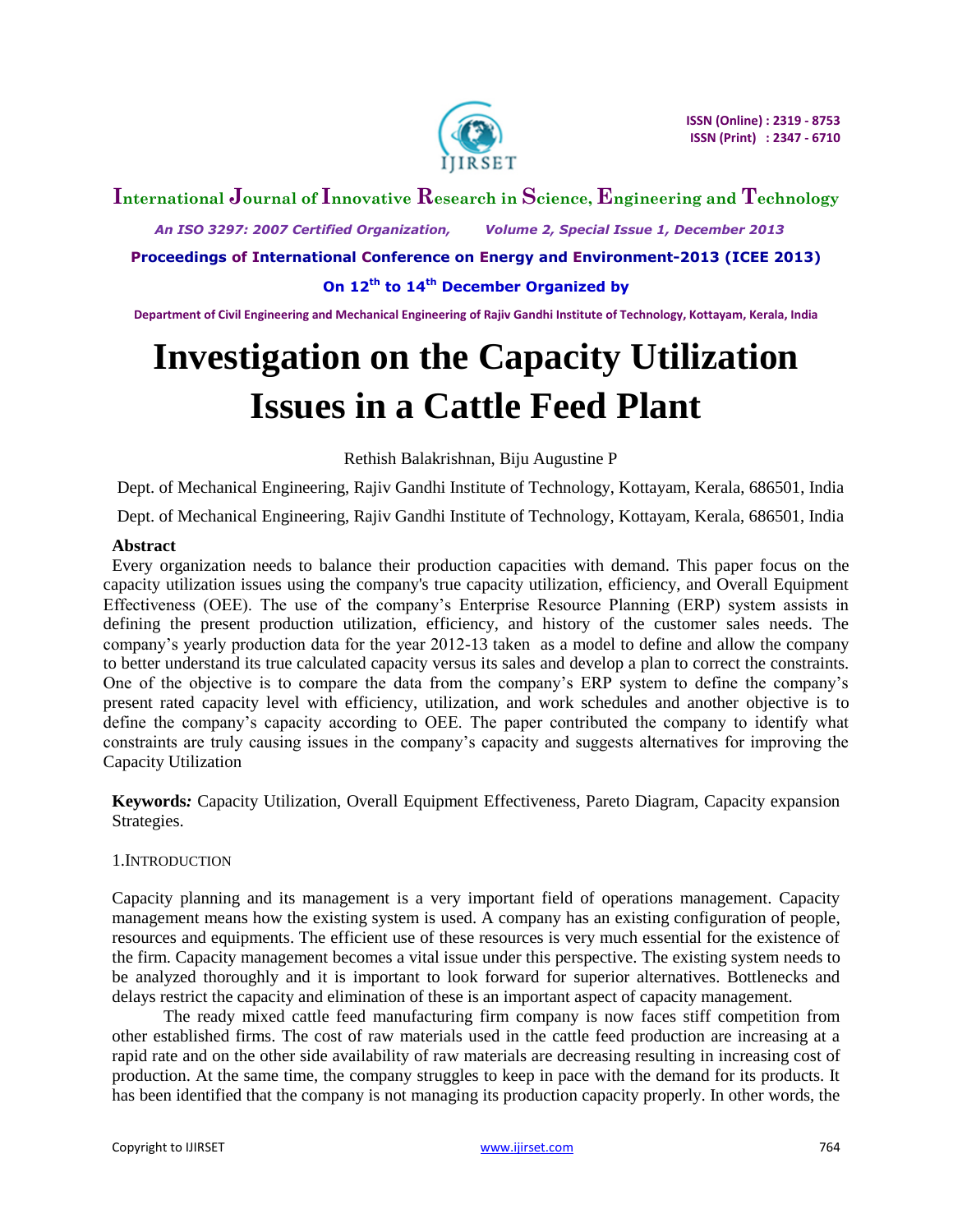company is facing serious capacity management issues. A thorough understanding of the operations management concept is necessary to tackle this problem. In this project, an emerging theory of operations management ,Overall Equipment Analysis, Pareto Charts are used as a tool to solve the capacity management issues faced by the company.

#### 2.LITERATURE REVIEW

Capacity management means how the existing system is used (Gregory A. Howell1, Glenn Ballard2, and Jerome Hall3 (2012)). A company has an existing configuration of people, resources and equipments. The efficient use of these resources is very much essential for the existence of the firm. Capacity management becomes a vital issue under this perspective. The existing system needs to be analyzed thoroughly and it is important to look forward for superior alternatives. Bottlenecks and delays restrict the capacity and elimination of these is an important aspect of capacity management. Capacity management requires knowledge of what percentage of available capacity is actually utilized currently. Capacity Utilization (CU) is ratio of observed output over expected output (Kirkley et al.2002). Utilization is the degree to which equipment, space, or labour is currently being used and is expressed as a percentage (Krajewski et al. 2002).

 According to Reyes et al.(1989), overall equipment effectiveness (OEE) is a quantitative metric That has been increasingly used in industry not only for controlling and monitoring the productivity of production equipment but also as an indicator and driver of process and performance improvements. In this context, OEE is Able to measure performance, identify development opportunities and direct the focus of improvement Efforts in areas related to equipment or process utilization (availability), the operational rate (performance) and quality.

 According to Dal *et* al. and Ljungberg (2009), OEE is calculated by obtaining the product of availability of the equipment ratio, the performance efficiency of the process ratio and rate ratio of quality products.

1. Availability Ratio, according to Jonsson and Lesshammar (1980) "the availability factor measures the total time That the system is not operating Because of breakdowns, set-up, adjustment, and other stoppages."

2. Performance Ratio, according to Jonsson and Lesshammar (1980) "performance measures the ratio of the actual operating speed of the equipment (eg the ideal speed minus speed losses, minor stoppages and idling) to its ideal speed". Performance ratio describes the ability of equipment to produce goods.

3. Rate of Quality Products, is a ratio that describes the ability of equipment to produce products that comply with standards.

## 3.RESEARCH METHODOLOGY

 For identifying the issues faced by capacity utilization, both primary and secondary data are used. Primary data was collected through semi structured interviews with management and employees. Secondary data collection was collected from annual reports, Production reports, ERP Data etc. Stages in conducting research on increasing the productivity of the cattle feed plant required several stages of research, namely:

1. Initial research to get the whole picture of the issues to be examined (either the data or information from interviews with relevant parties).

2. Stage of data processing, where data collected is processed to be used in the study. Stages of data processing performed in this study include availability ratio calculation, the calculation of performance efficiency, the calculation of rate of product quality, overall equipment effectiveness calculations and calculations six big losses.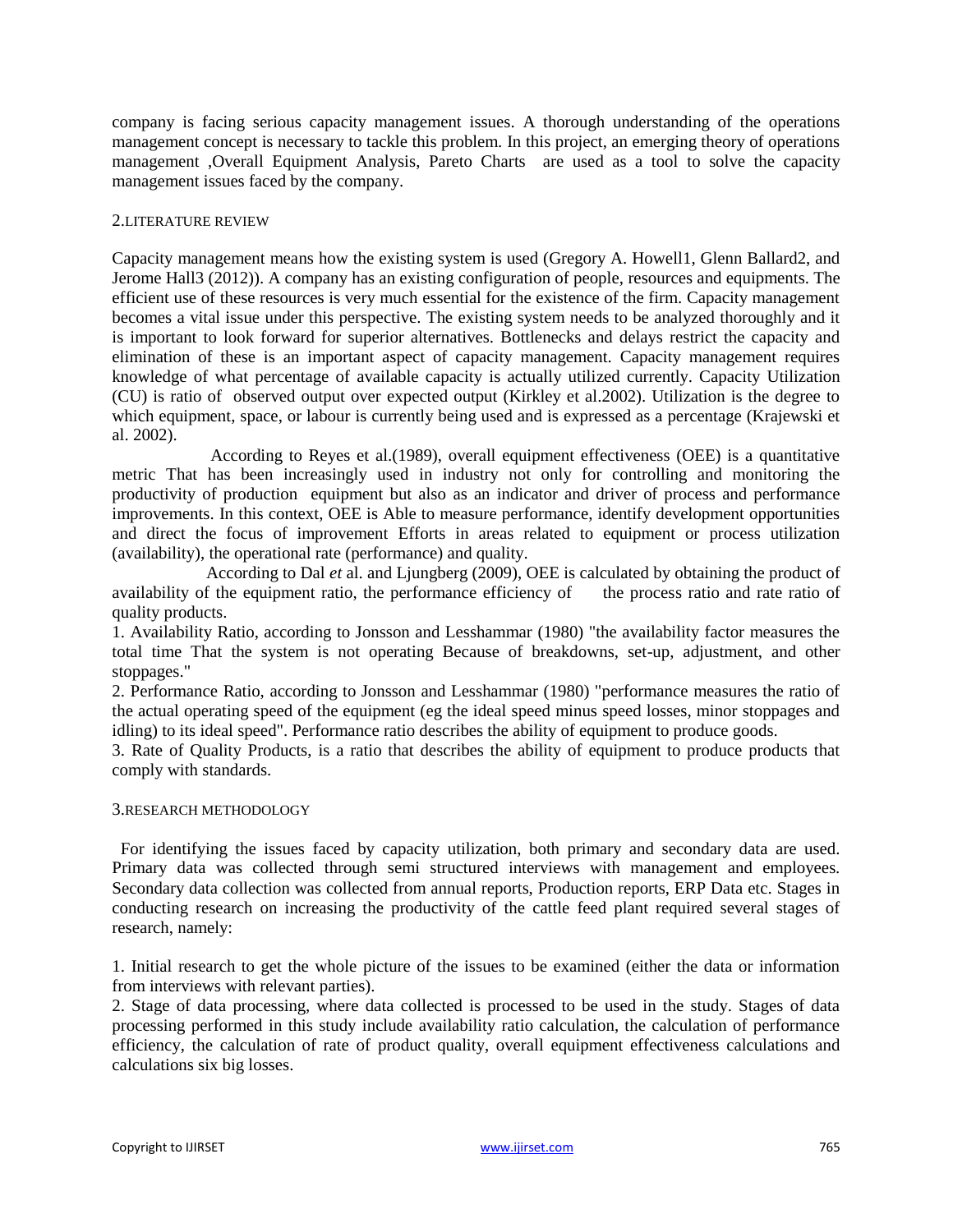3. Problem analysis, conducted by the OEE calculation has been done before. Of the three components of OEE calculation, the value of OEE is known and can be further analyzed to evaluate, whether it is good enough or needs to be applied to models of a better machine maintenance, such as an integrated maintenance for example. In addition, the analysis is also performed on the six big losses, to know how big contribution of each of the six factors affecting the effectiveness of the machine losses.

4. Identify the problem by using a Pareto diagram of the factors of the six big losses, to determine what should be done so that the implementation of integrated care for the effectiveness of the utilization of facilities that can enhance the productivity of the company.

## **Calculating OEE**

As described in World Class OEE, the OEE calculation is based on the three OEE Factors, Availability, Performance, and Quality. Here's how each of these factors is calculated.

# **OEE = Availability x Performance x Quality**

Metric 1: Availability

Availability =  $Run Time / Total Time$ 

By Definition: Percentage of the actual amount of production time the machine is running

to the production time the machine is available.

Simple OEE: The total run time of the machine subtracting all unplanned downtime.

Metric 2: Performance

Performance = Total Count / Target Counter

By Definition: Percentage of total parts produced on the machine to the production rate of machine.

Simple OEE: How well a machine is running when it is running.

Metric 3: Quality

Quality = Good Count / Total Count

By Definition: Percentage of good parts out of the total parts produced on the machine.

Simple OEE: How many good parts versus bad parts a machine has produced.

#### 4. RESULTS AND DISCUSSIONS

The production details of major sections were noted for a continuous period of one month (1/05/2013– 31/05/2013). It is presented in tabular form. From the production data, the average daily output of each of the sections during the specified period was determined. The result is shown below.

| Sections        | Designed  | Expected  | Averag  | Capacity   |
|-----------------|-----------|-----------|---------|------------|
|                 | Capacity  | Capacity  | e Daily | Utilizatio |
|                 | (Tones/da | (Tones/da | Output  | n          |
|                 | y)        | y)        | (Tones  | (% )       |
|                 |           |           | /day)   |            |
|                 |           |           |         |            |
| Feeding         | 240       | 210       | 161     | 76.66      |
| <b>Batching</b> | 240       | 210       | 176     | 83.81      |
| Grinding        | 288       | 210       | 176.36  | 83.98      |
| Pelletizin      | 288       | 210       | 165.06  | 78.57      |
| g               |           |           |         |            |
| Bagging         | 240       | 210       | 169.74  | 80.83      |

TABLE I CAPACITY UTILIZATION OF MAJOR SECTIONS IN THE PLANT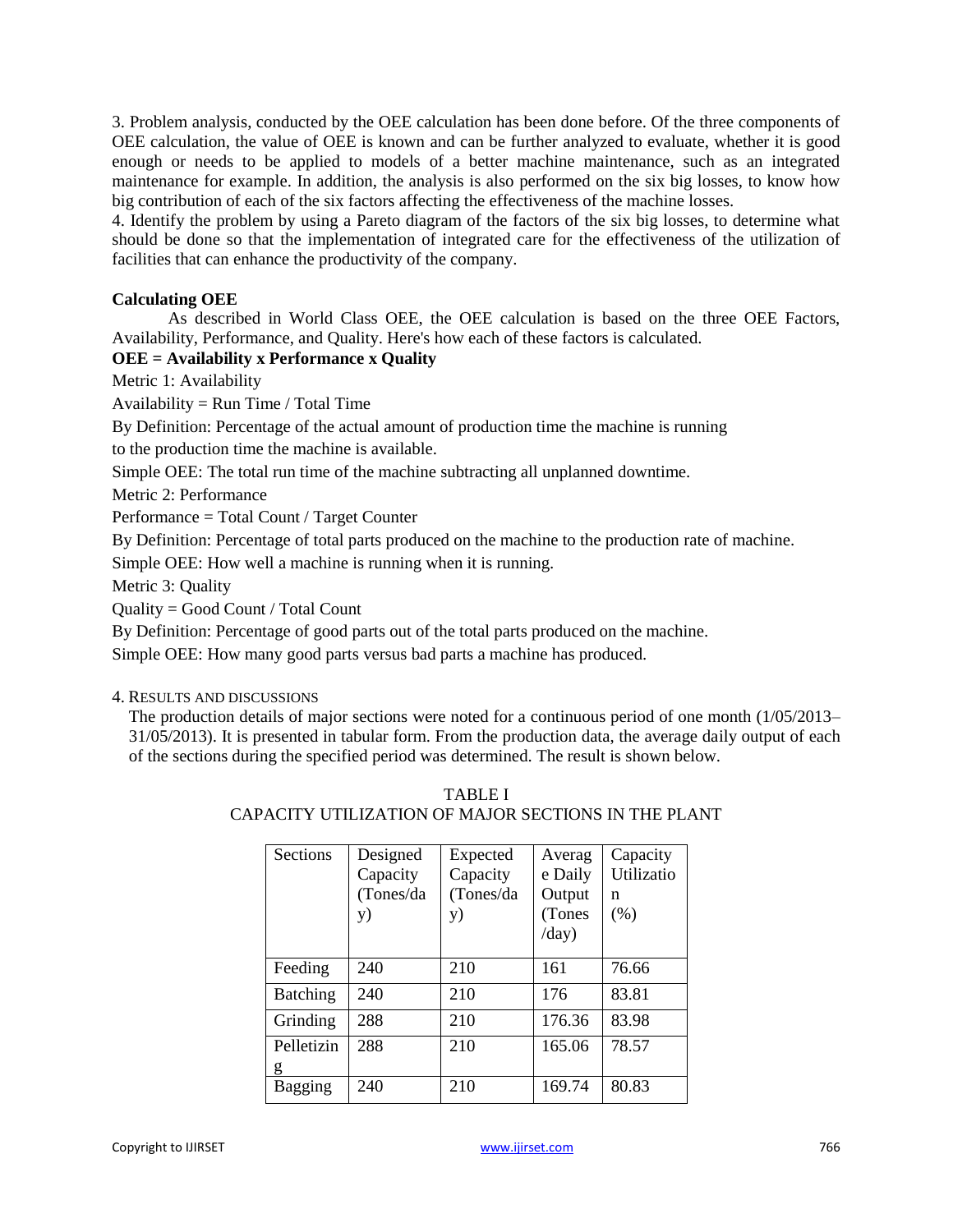The following graph shows a comparison between effective capacity and actual capacity



The figure1 reveals that there is a large gap between the effective capacity and actual output. This indicated company is not utilizing its production capacity properly.

 Details of stoppage time were taken and these are presented in Table 1.The data is taken for a continuous period of one year. Fig.2 shows the Pareto analysis of Production stoppages

| Sl.No.         | Reasons    | Time   | % of  | Cumulative% |
|----------------|------------|--------|-------|-------------|
|                |            | Taken  | Total |             |
|                |            | in Hrs | Time  |             |
| $\overline{1}$ | Target     | 712.25 | 70.10 | 70.10       |
|                | Achieved   |        |       |             |
| $\overline{c}$ | Preventive | 232    | 22.83 | 92.93       |
|                | Maintenanc |        |       |             |
|                | e          |        |       |             |
| $\overline{3}$ | Workers    | 44     | 4.35  | 97.28       |
|                | Shortage   |        |       |             |
| $\overline{4}$ | Production | 19.76  | 1.94  | 99.22       |
|                | change     |        |       |             |
| 5              | Raw        | 8      | 0.78  | 100         |
|                | material   |        |       |             |
|                | shortage   |        |       |             |

TABLE II PRODUCTION STOPPAGE DETAILS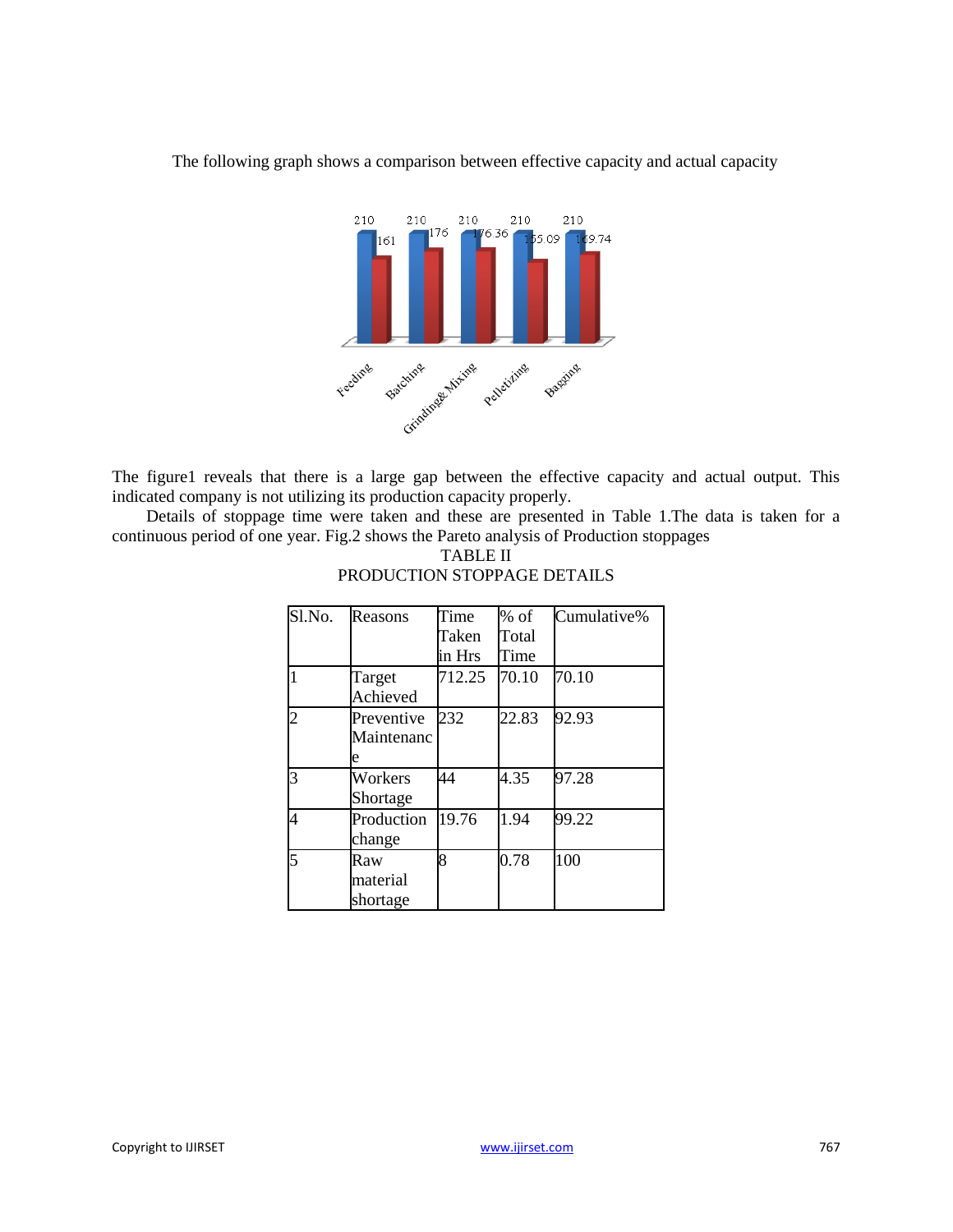

Fig.2 Pareto Diagram Stoppage details

 From the data collected, it is very clear that the major contributors of to the production stoppages is Target Achieved.

| Sl.no          | Reasons                        | Time       | $%$ of | $Cum$ .% |
|----------------|--------------------------------|------------|--------|----------|
|                |                                | Taken      | Total  |          |
|                |                                | <b>Hrs</b> | Time   |          |
| $\overline{1}$ | <b>Bin Empty</b>               | 102.3      | 46.08  | 46.08    |
| $\overline{2}$ | Bagging Out 46.25<br>Put delay |            | 20.84  | 66.92    |
| $\overline{3}$ | Mechanical<br><b>BDN</b>       | 27.41      | 12.35  | 79.27    |
| 4              | Electrical<br><b>BDN</b>       | 19.25      | 8.67   | 87.94    |
| 5              | Shift<br>Change                | 15.8       | 7.12   | 95.06    |
| 6              | Others                         | 10.98      | 4.94   | 100      |

TABLE III PRODUCTION IDLE TIME DETAILS



Fig.3 Pareto Diagram production Idle Time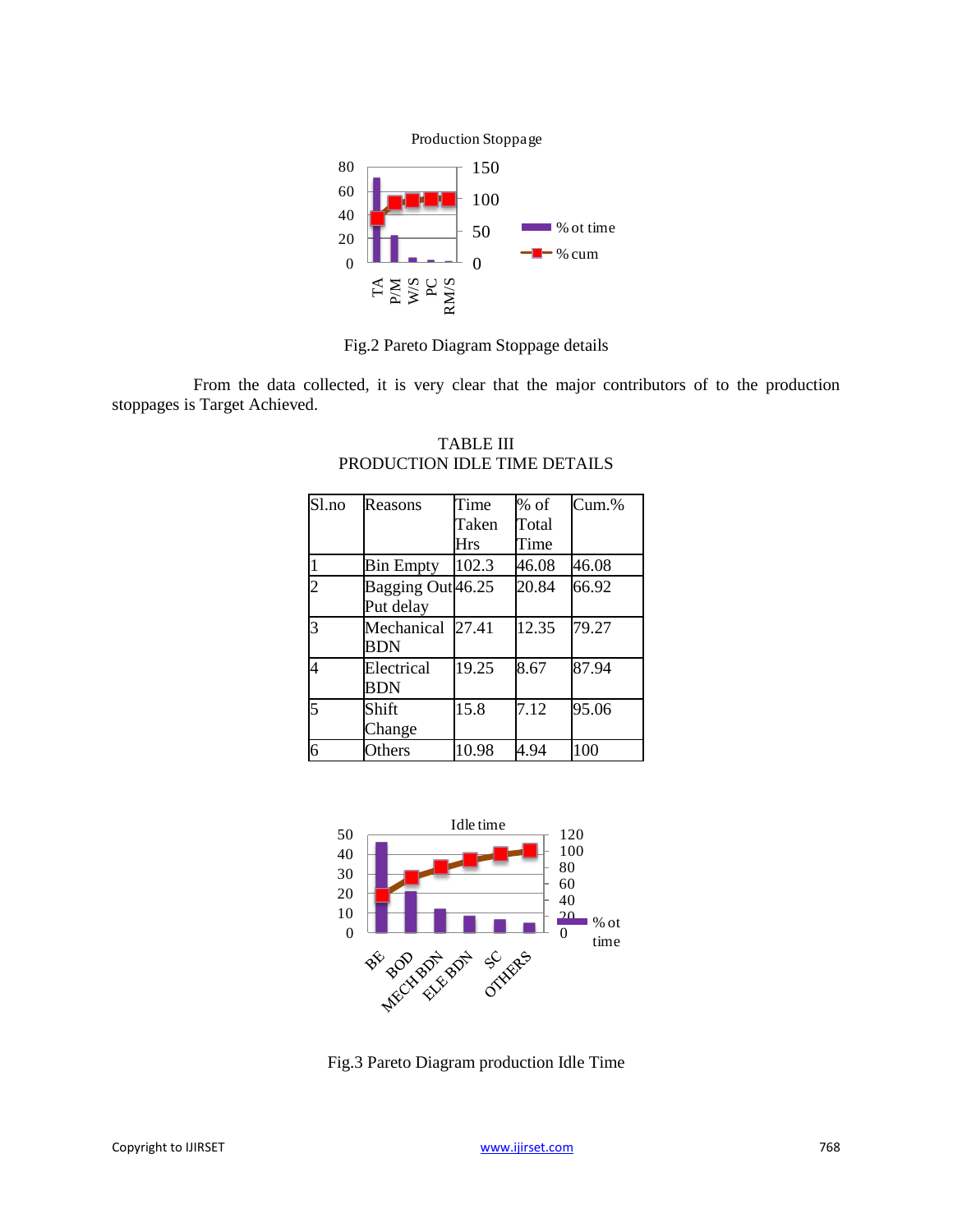From the **Table 3& Fig 3:** it is clear that About 67% idle time is due to bin empty and bagging delay. Lower output rate of Feeding and bagging section reduce the capacity utilization.

## **OEE calculation**

As described in World Class OEE, the OEE calculation is based on the three OEE Factors, Availability, Performance, and Quality.

## **Data Analysis**

- $\circ$  No. of shifts in a year = 1095
- $\circ$  Shift length = 8 hours = 8760
- $\circ$  Short break = 0 mins (machine will not stop)
- $\circ$  Meal break = 0 mins

#### *A. AVALIBILITY*

Availability = Operating Time / Planned Production Time Planned Production Time = Shift Length – Breaks  $= 8760 - 0$  $= 8760$  Hrs Operating Time = Planned Production Time - Down Time  $= 8760 - 1238$  $= 7522$  hrs Availability =  $7522/8760 = 0.8587*100$ Availability  $= 85.87\%$ *B. PERFORMANCE* Performance = (Total Production / Operating Time) /Ideal Run Rate  $= (59409.5 / 7522) / 10 MT$  per minute  $= 0.7898$  or  $78.98\%$ Performance = 78.89% *C. QUALITY* Quality = Good Production/ Total Production Good length = Total production - Reject Products  $= 59409.9 - 17.805$  $= 59391.7$ Quality = 0.9997 or 99.97% Quality  $= 99.97\%$ *D. OVERALL EQUIPMENT EFFECTIVENESS*  $OEE =$  Availability x Performance x Quality  $= 0.8587x$  0.7898x 0.9997  $= 0.6779$  $OEE = 67.79%$ Table 4 shows the result of Overall equipment analysis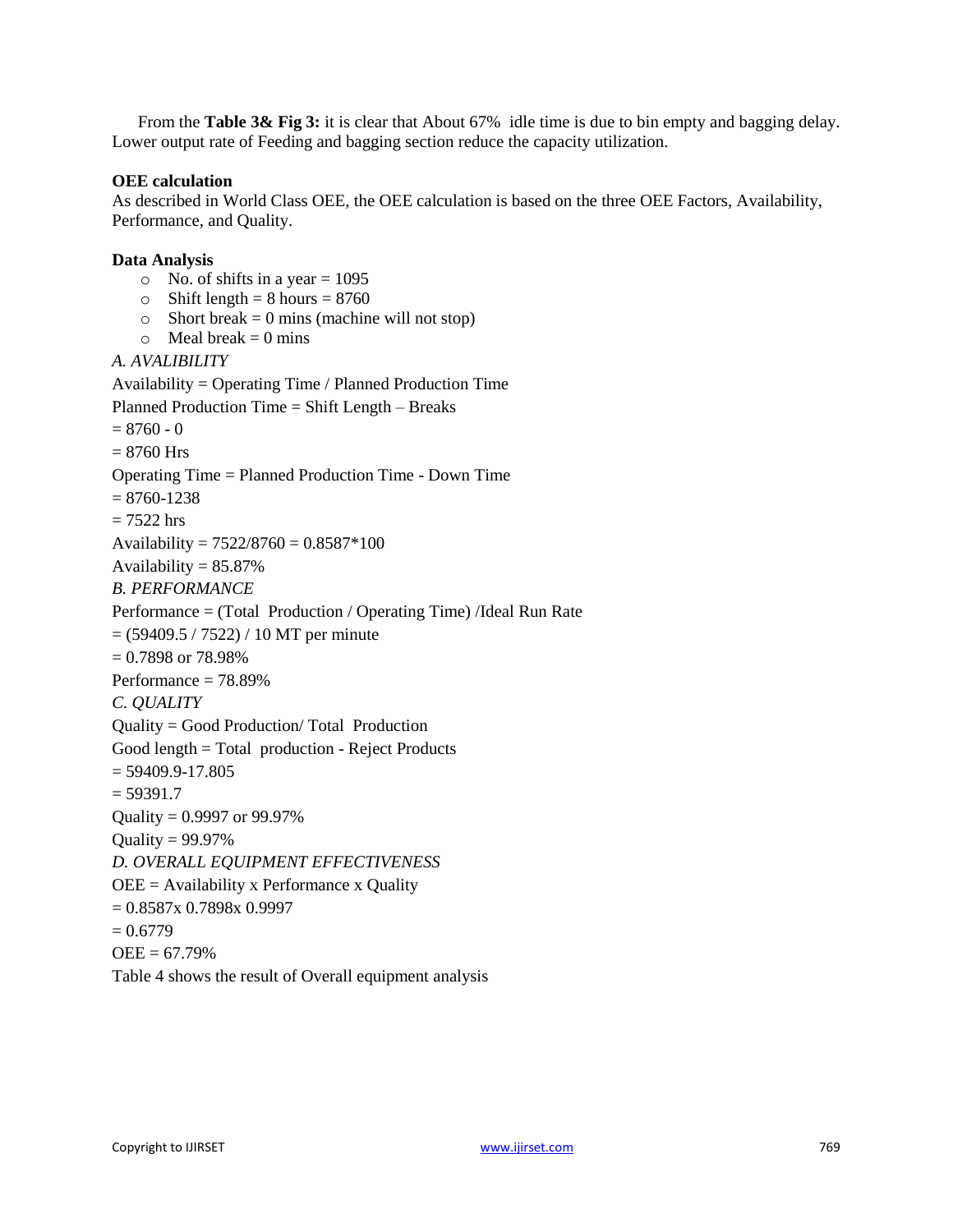| <b>OEE</b> Factors | <b>World Class</b> | Manufacturing |  |
|--------------------|--------------------|---------------|--|
|                    |                    | Process       |  |
| Availability       | 90%                | 85.87%        |  |
| Performance        | 95%                | 68.67%        |  |
| Quality            | 99.9%              | 99.9%         |  |
| <b>OEE</b>         | 85%                | 67.79%        |  |

## TABLE IV OEE ANALYSIS

 According to performed studies on OEE factors in the unit, the Availability is 85.87%, Performance is 68.67%, and Quality is 99.97%. The achieved result show distance between OEE in this process and World Class Level. Therefore the world class level OEE for continuous production process is 85%. The major reason for the distance is performance factor level in this process. In order to reach to world class level, process Performance level has to enhance to 95%.

#### **Alternate capacity expansion strategies**

 Capacity expansion is the process of adding facilities over time in order to satisfy rising demand (Manne, 1961; Freidenfelds, 1980, 1981). Capacity expansion decisions in the business sector generally add up to a massive commitment of capital. The efficient investment of capital depends on making appropriate decisions in individual expansion undertakings. On the other hand, capacity expansion decisions can be improved through the use of Operations Research models. Today, large global corporations are increasingly adopting more flexible supply chain and production strategies based on real compound options. Dynamic investment strategies generally include options to wait, to exit, to expand, to switch, and to improve, among others.

Basic Strategies for Timing Capacity CRP provides information to determine the timing of capacity expansion. The basic strategies in relation to a steady growth in demand are:

#### 1. Capacity Lead Strategy

- In anticipation of demand, capacity is increased.
- This is an aggressive strategy and is used to lure customers away from competitors.
- 2. Capacity Lag Strategy
	- Increase capacity after demand has increased.
	- This is a conservative strategy and may result in lose of customers.
	- You assume customers will return after capacity has been met.
- 3. Average Capacity Strategy
	- Average expected demand is calculated and capacity is increased accordingly.
- This is the most moderate strategy.

## **Proposed Capacity Expansion Strategies**

- **Plan 1** Increase Workforce Size
- **Plan 2-**Install Storage silos
- **Plan 3**-Automatic Bagging System

#### **Plan 1- Increase Workforce Size**

## Advantages

- -Increase Feed Rate
- -Can be reduce Idle time
- -Save Energy cost
- -Save additional Cost of Product transfer

## Major Constraints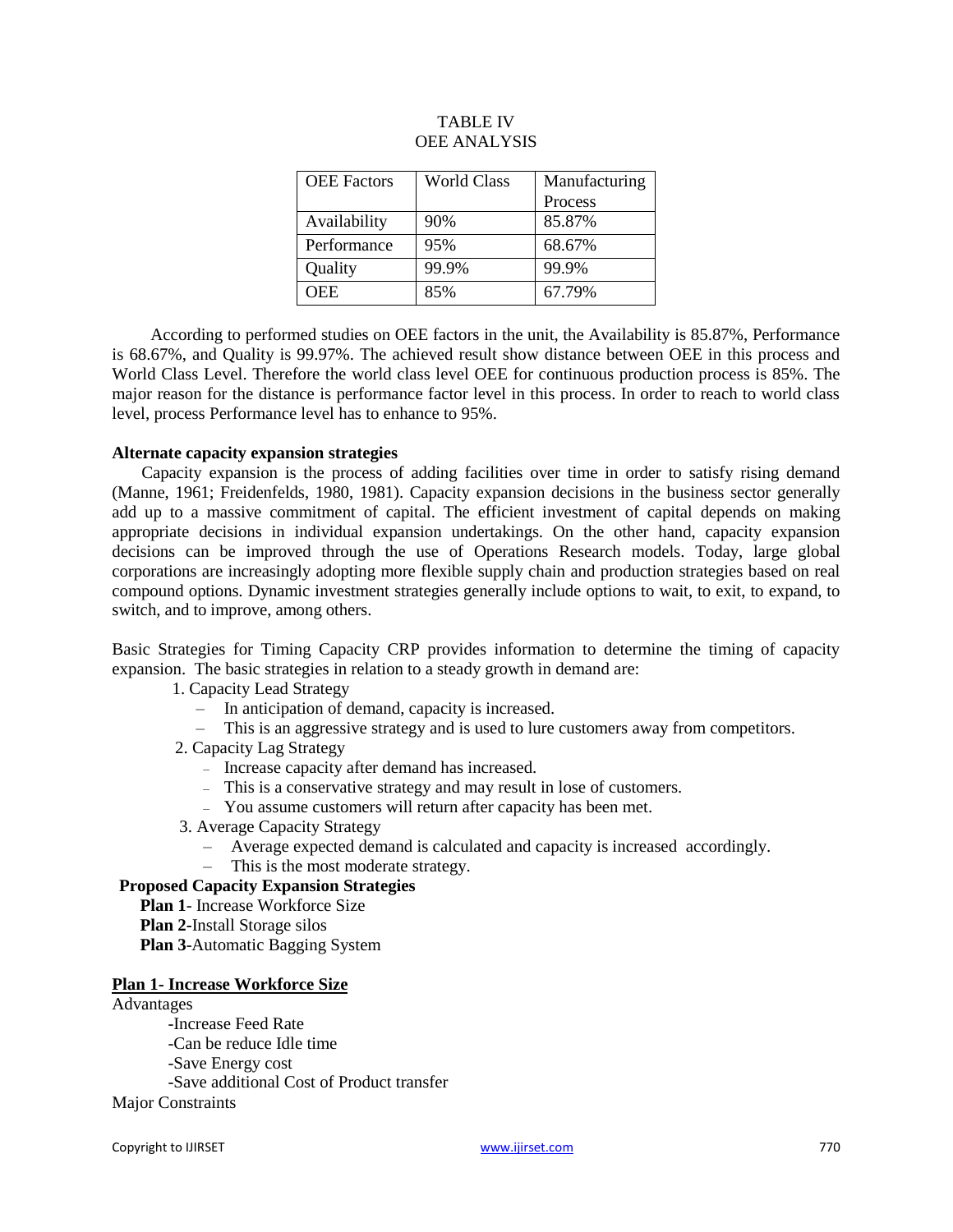-Lack of availability - Increase Production cost -Low output of Bagging **Plan 2-Install Storage Silos** Advantages -Increase Feed Rate -Can be reduce Idle time -Save Energy cost -Save additional Cost of Product transfer -Additional workers are not needed Major Constraints -Investment cost is high -Additional equipments needed - large space required -Low out put of Bagging **Plan 3-Automatic Bagging System** Advantages -Increase Feed Rate -Can be reduce Idle time -Save Energy cost -Save additional Cost of Product transfer -Additional workers are not needed

Major Constraints

-Need training for operation and maintenance of Machine

-Need initial investment

 Table 5 shows cost required for implementation of capacity expansion plans. From the Table 6 it has been found that payback period of plan two is more compared to plan three and also company can obtain maximum profit with implementation of automatic Bagging Machine. Fig 4 shows the Break Even Analysis of Plan1 and Plan 3.From the Fig.3 it has been found that when improved production rate reached in 24320 MT benefits from both plans becomes equal and further improvement in production rate plan 3 obtained more benefit than plan 2.

| COST ANALYSIS OF CAPACITY EXPANSION STRATEGI |           |         |        |         |        |
|----------------------------------------------|-----------|---------|--------|---------|--------|
| Mont                                         | Productio | Cost of | Plan 1 | Plan 2  | Plan 3 |
| h                                            | n         | Transfe | Additi | Storage | Baggi  |
| 2                                            | 2700      | 15.12   | 1.764  | 85      | 15     |
| 4                                            | 5400      | 30.24   | 3.528  | 85      | 15     |
| 6                                            | 8100      | 45.36   | 5.292  | 85      | 15     |
| 8                                            | 10800     | 60.48   | 7.056  | 85      | 15     |
| 10                                           | 13500     | 75.6    | 8.82   | 85      | 15     |
| 12                                           | 16200     | 90.72   | 10.584 | 85      | 15     |
| 14                                           | 18900     | 105.84  | 12.34  | 85      | 15     |
| 16                                           | 21600     | 120.96  | 14.11  | 85      | 15     |
| 18                                           | 24300     | 136.08  | 15.87  | 85      | 15     |
| 20                                           | 27000     | 151.2   | 17.64  | 85      | 15     |
| 22                                           | 29700     | 166.32  | 19.4   | 85      | 15     |
| 24                                           | 32400     | 181.44  | 21.168 | 85      | 15     |

TABLE V COST ANALYSIS OF CAPACITY EXPANSION STRATEGIES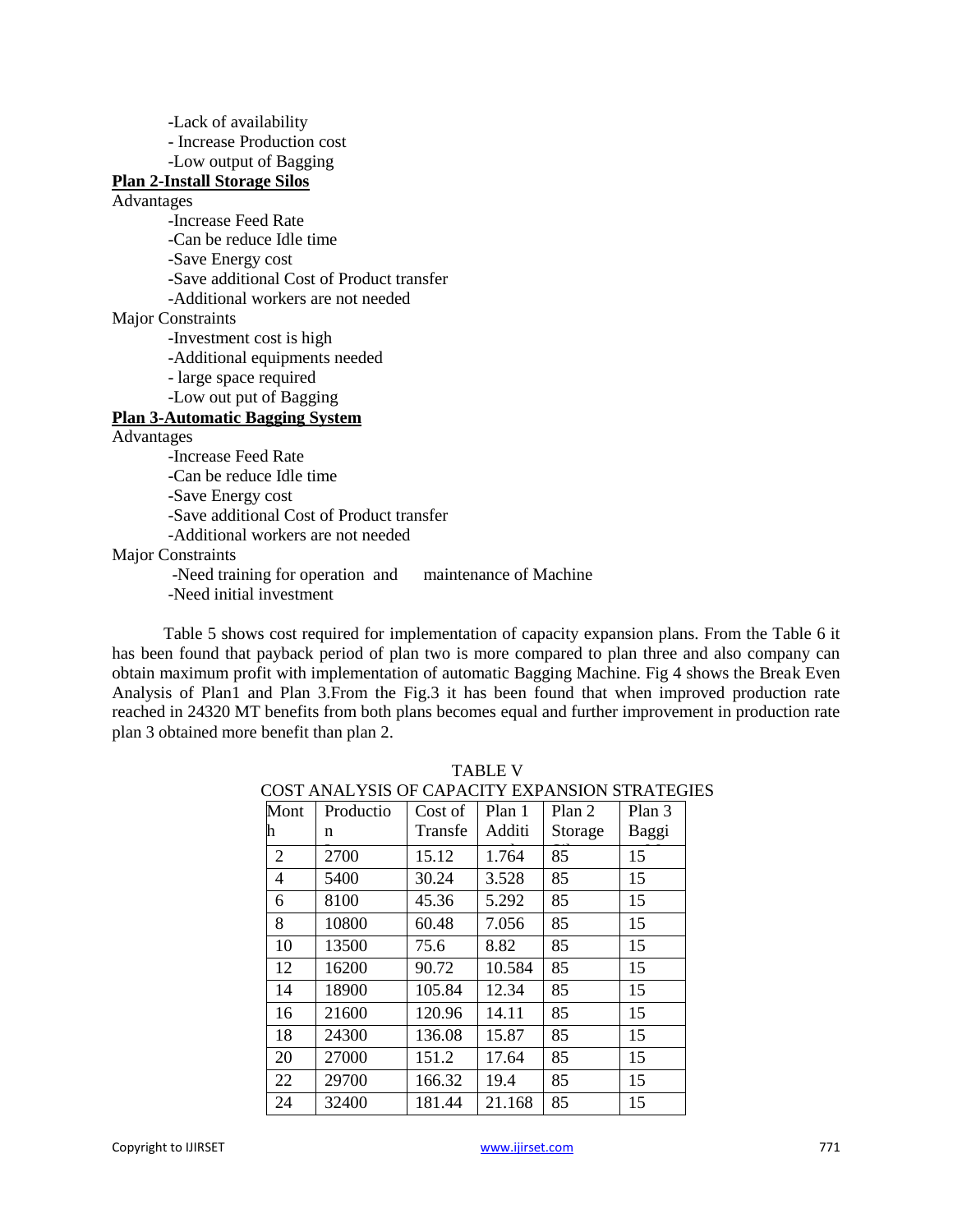| Mont           | Production | <b>Benefits From</b> |          |        |  |
|----------------|------------|----------------------|----------|--------|--|
| h              | Improveme  | Plan 1               | Plan 2   | Plan   |  |
|                | nt $(MT)$  | (Lakhs               | (Lakhs   | 3      |  |
|                |            |                      |          | (Lakhs |  |
|                |            |                      |          |        |  |
| $\overline{2}$ | 2700       | 13.356               | $-69.88$ |        |  |
|                |            |                      |          | .12000 |  |
| 4              | 5400       | 26.71                | -54.76   | 15.24  |  |
| 6              | 8100       | 40.068               | -39.64   | 30.36  |  |
| 8              | 10800      | 53.42                | $-24.52$ | 45.48  |  |
| 10             | 13500      | 66.78                | $-9.4$   | 60.6   |  |
| 12             | 16200      | 80.14                | 5.72     | 75.7   |  |
| 14             | 18900      | 93.49                | 20.84    | 90.8   |  |
| 16             | 21600      | 106.84               | 35.96    | 105.96 |  |
| 18             | 24300      | 120.21               | 51.08    | 121.08 |  |
| 20             | 27000      | 133.56               | 66.02    | 136.42 |  |
| 22             | 29700      | 146.92               | 81.32    | 151.32 |  |
| 24             | 32400      | 160.27               | 96.44    | 166.44 |  |
|                |            | 2                    |          |        |  |

TABLE VI BENEFITS ANALYSIS OF CAPACITY EXPANSION STRATEGIES



Fig 4:- Break Even Analysis

#### 5. CONCLUSION

Today, India is the largest milk country in the world and has one of the largest population of cattle in the world.The demand for usage of cattle feed will grow if the feed is economically viable. Thus cattle feed industry has very high growth potential in India. Those companies that tap this potential will eventually become the market leaders. There is very high competition in this field and in today's global scenario, quality, customer satisfaction, competitive pricing and better capacity utilization are very important. The under utilization of available production capacity has been recognized as a problem